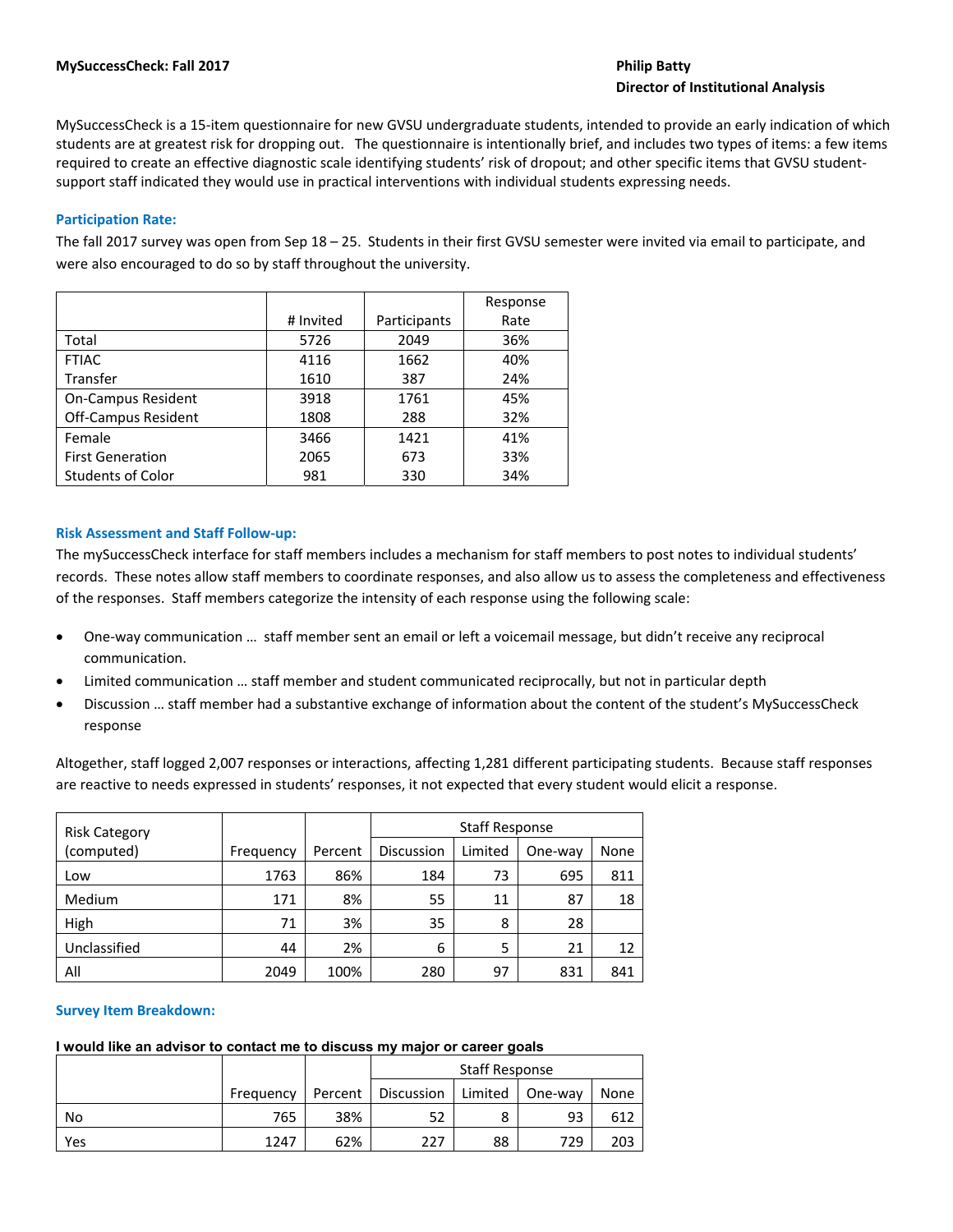#### **I am confident in my choice of major**

|                   |           |         | <b>Staff Response</b> |         |         |      |  |
|-------------------|-----------|---------|-----------------------|---------|---------|------|--|
|                   | Frequency | Percent | <b>Discussion</b>     | Limited | One-way | None |  |
| Agree Strongly    | 598       | 29%     | 79                    | 36      | 197     | 286  |  |
| Agree             | 800       | 39%     | 130                   | 39      | 287     | 344  |  |
| Neither Agree nor |           |         |                       |         |         |      |  |
| Disagree          | 393       | 19%     | 36                    | 12      | 196     | 149  |  |
| Disagree          | 164       | 8%      | 24                    |         | 90      | 43   |  |
| Disagree Strongly | 86        | 4%      | 11                    | ำ       | 56      | 17   |  |

# **I have spoken to one or more of my professors outside of class**

|                   |           |         | <b>Staff Response</b> |         |         |      |
|-------------------|-----------|---------|-----------------------|---------|---------|------|
|                   | Frequency | Percent | <b>Discussion</b>     | Limited | One-way | None |
| Agree Strongly    | 254       | 12%     | 24                    | 13      | 103     | 114  |
| Agree             | 738       | 36%     | 113                   | 34      | 296     | 295  |
| Neither Agree nor |           |         |                       |         |         |      |
| Disagree          | 270       | 13%     | 37                    | 16      | 112     | 105  |
| Disagree          | 628       | 31%     | 87                    | 27      | 257     | 257  |
| Disagree Strongly | 144       | 7%      | 17                    | 6       | 57      | 64   |

# **If I need extra help to be successful in my coursework, I know where to go at GVSU to receive academic support**

|                   |           |         | <b>Staff Response</b> |         |         |      |
|-------------------|-----------|---------|-----------------------|---------|---------|------|
|                   | Frequency | Percent | Discussion            | Limited | One-way | None |
| Agree Strongly    | 623       | 31%     | 69                    | 26      | 252     | 276  |
| Agree             | 972       | 48%     | 142                   | 45      | 389     | 396  |
| Neither Agree nor |           |         |                       |         |         |      |
| Disagree          | 225       | 11%     | 35                    | 9       | 91      | 90   |
| Disagree          | 182       | 9%      | 27                    | 14      | 79      | 62   |
| Disagree Strongly | 21        | 1%      | 4                     |         | 9       | 8    |

# **I have friends at GVSU who I enjoy spending time with**

|                   |           |         | <b>Staff Response</b> |         |         |      |
|-------------------|-----------|---------|-----------------------|---------|---------|------|
|                   | Frequency | Percent | <b>Discussion</b>     | Limited | One-way | None |
| Agree Strongly    | 946       | 47%     | 102                   | 58      | 380     | 406  |
| Agree             | 678       | 34%     | 102                   | 16      | 281     | 279  |
| Neither Agree nor |           |         |                       |         |         |      |
| Disagree          | 217       | 11%     | 41                    | 11      | 80      | 85   |
| Disagree          | 134       | 7%      | 20                    | 9       | 54      | 51   |
| Disagree Strongly | 46        | 2%      | 11                    |         | 21      | 13   |

## **I am satisfied with my social life at GVSU**

|                   |           |         | <b>Staff Response</b> |         |         |      |
|-------------------|-----------|---------|-----------------------|---------|---------|------|
|                   | Frequency | Percent | <b>Discussion</b>     | Limited | One-way | None |
| Agree Strongly    | 571       | 28%     | 57                    | 31      | 235     | 248  |
| Agree             | 735       | 36%     | 100                   | 27      | 291     | 317  |
| Neither Agree nor |           |         |                       |         |         |      |
| <b>Disagree</b>   | 413       | 20%     | 62                    | 26      | 153     | 172  |
| Disagree          | 245       | 12%     | 47                    | 6       | 111     | 81   |
| Disagree Strongly | 53        | 3%      | 8                     | 4       | 26      | 15   |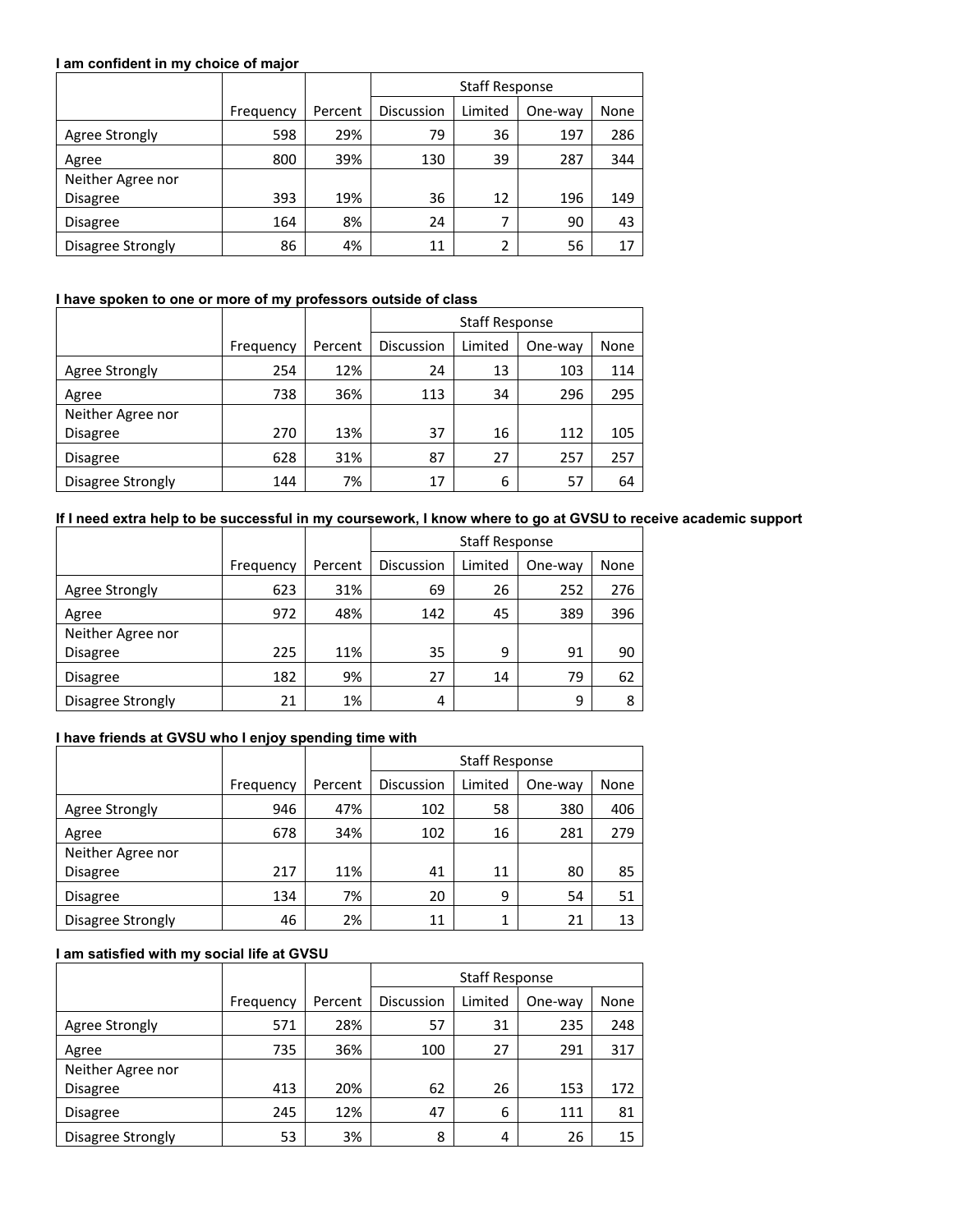#### **I plan to return to GVSU for the Winter term**

|                   |           |         | <b>Staff Response</b> |         |         |      |
|-------------------|-----------|---------|-----------------------|---------|---------|------|
|                   | Frequency | Percent | Discussion            | Limited | One-way | None |
| Agree Strongly    | 1420      | 71%     | 152                   | 67      | 573     | 628  |
| Agree             | 490       | 24%     | 81                    | 25      | 200     | 184  |
| Neither Agree nor |           |         |                       |         |         |      |
| <b>Disagree</b>   | 72        | 4%      | 26                    | 4       | 29      | 13   |
| Disagree          | 17        | 1%      | 9                     |         | 6       |      |
| Disagree Strongly | 7         | 0%      | 3                     |         | 3       |      |

# **I plan to continue at GVSU next year (Fall 2018)**

|                   |           |         | <b>Staff Response</b> |         |         |      |
|-------------------|-----------|---------|-----------------------|---------|---------|------|
|                   | Frequency | Percent | <b>Discussion</b>     | Limited | One-way | None |
| Agree Strongly    | 1277      | 63%     | 138                   | 60      | 498     | 581  |
| Agree             | 546       | 27%     | 72                    | 20      | 232     | 222  |
| Neither Agree nor |           |         |                       |         |         |      |
| <b>Disagree</b>   | 163       | 8%      | 50                    | 11      | 69      | 33   |
| Disagree          | 32        | 2%      | 11                    | 2       | 16      |      |
| Disagree Strongly | 13        | 1%      | 6                     |         | 5       |      |

# **I feel like I belong at GVSU**

|                   |           |         | <b>Staff Response</b> |         |         |      |  |
|-------------------|-----------|---------|-----------------------|---------|---------|------|--|
|                   | Frequency | Percent | Discussion            | Limited | One-way | None |  |
| Agree Strongly    | 828       | 41%     | 89                    | 42      | 334     | 363  |  |
| Agree             | 736       | 37%     | 87                    | 32      | 292     | 325  |  |
| Neither Agree nor |           |         |                       |         |         |      |  |
| Disagree          | 369       | 18%     | 66                    | 18      | 162     | 123  |  |
| <b>Disagree</b>   | 66        | 3%      | 26                    | 3       | 24      | 13   |  |
| Disagree Strongly | 16        | 1%      | 6                     | ำ       |         |      |  |

# **In an average week (so far) how many hours do you spend studying and preparing for your courses?**

|              |           |         | <b>Staff Response</b> |         |         |      |  |
|--------------|-----------|---------|-----------------------|---------|---------|------|--|
|              | Frequency | Percent | Discussion            | Limited | One-way | None |  |
| Less than 1  | 17        | 1%      | $\overline{2}$        | 3       | 7       | 5    |  |
| $1$ to 5     | 353       | 17%     | 48                    | 17      | 149     | 139  |  |
| 6 to 10      | 637       | 31%     | 96                    | 29      | 254     | 258  |  |
| 11 to 15     | 405       | 20%     | 51                    | 17      | 160     | 177  |  |
| 16 to 20     | 290       | 14%     | 44                    | 12      | 125     | 109  |  |
| 21 to 25     | 164       | 8%      | 22                    | 6       | 62      | 74   |  |
| 26 to 30     | 93        | 5%      | 9                     | 7       | 33      | 44   |  |
| 31 to 35     | 44        | 2%      | 5                     | 3       | 20      | 16   |  |
| 36 to 40     | 20        | 1%      |                       | 3       | 8       | 9    |  |
| More than 40 | 12        | 1%      |                       |         | 7       | 5    |  |